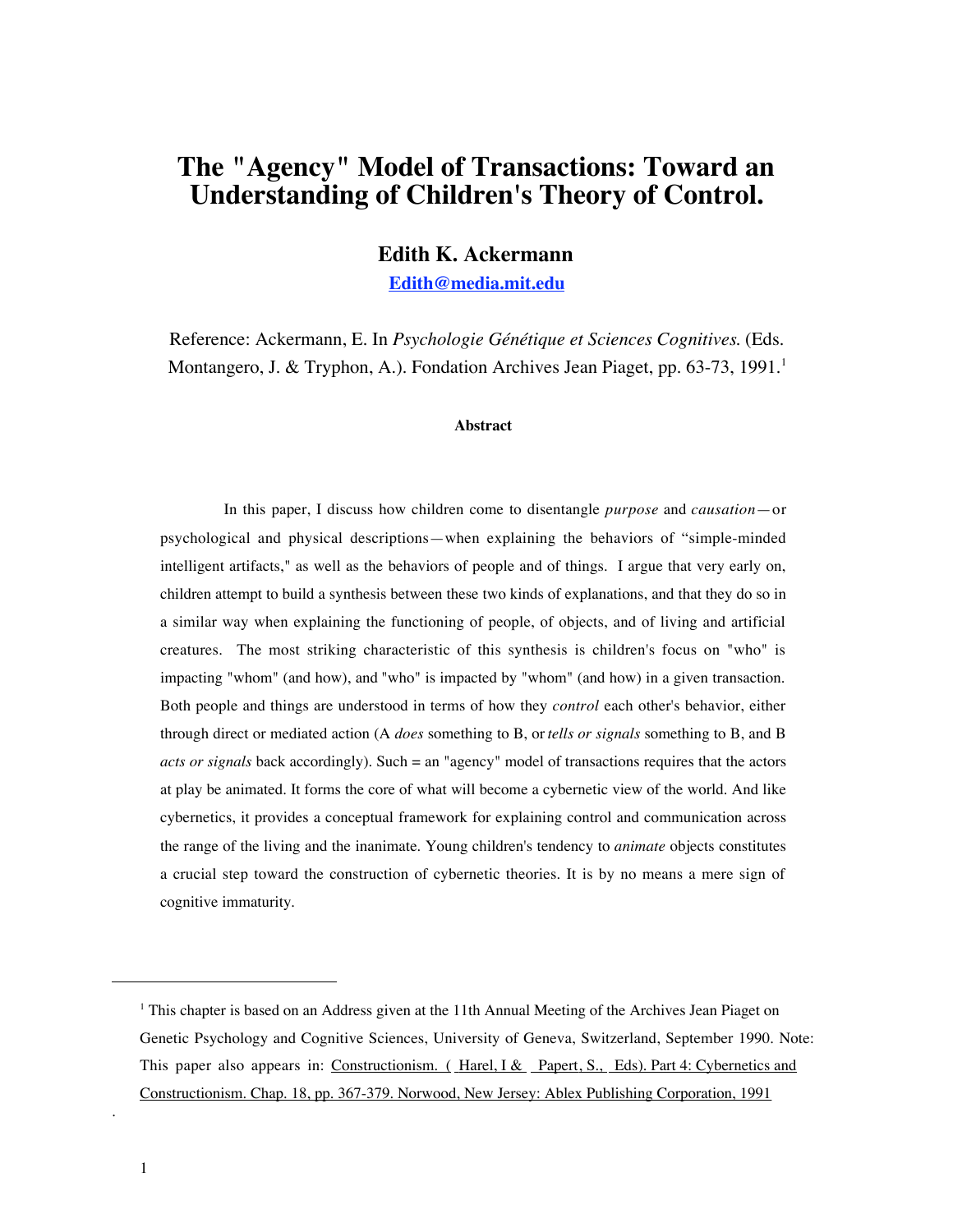## **Introduction**

Cybernetics was defined by Norbert Wiener as the study of "control and communication in animals and machines." (Wiener, 1952). First-order cybernetics provides a description of regulatory processes in terms of circularities, feedback, and retroactions. Second-order cybernetics describes the evolution of complex systems in terms of self-organizing principles, emerging behavior, and equilibration processes. Researchers in cybernetics explore these phenomena by building working artifacts.

In exploring cybernetic ideas with children, the purpose of the Epistemology and Learning Group is to develop and explore languages for describing the functioning of "simple-minded intelligent artifacts.". We want to compare languages used by children with languages developed by scientists during the early days of cybernetics. We want to contrast descriptions produced while children observe an artifact's behavior ("playing psychologist") with descriptions useful to their building and programming ("playing engineer"). Finally, we want to compare languages used to describe "intelligent artifacts" (objects that act in a people-like way) with languages used to describe living creatures and inanimate objects, or things. Such a project is no doubt ambitious and requires a group effort in its realization.

Many reasons have lead to our choice of this topic, not the least of which is technological. At M.I.T., the time has come when we can offer children a laboratory for building self-regulating devices. By "self-regulating device," I mean a mechanism able to read or *sense* certain features in its environment (such as light, sound, or obstacles), to measure or *evaluate* their value in relation to an internally fixed referent, and to *adjust its behavio* accordingly.

Our group has developed the building blocks out of which many kinds of "artificial creatures" can be built. The "creatures" are usually made out of LEGO bricks, gears,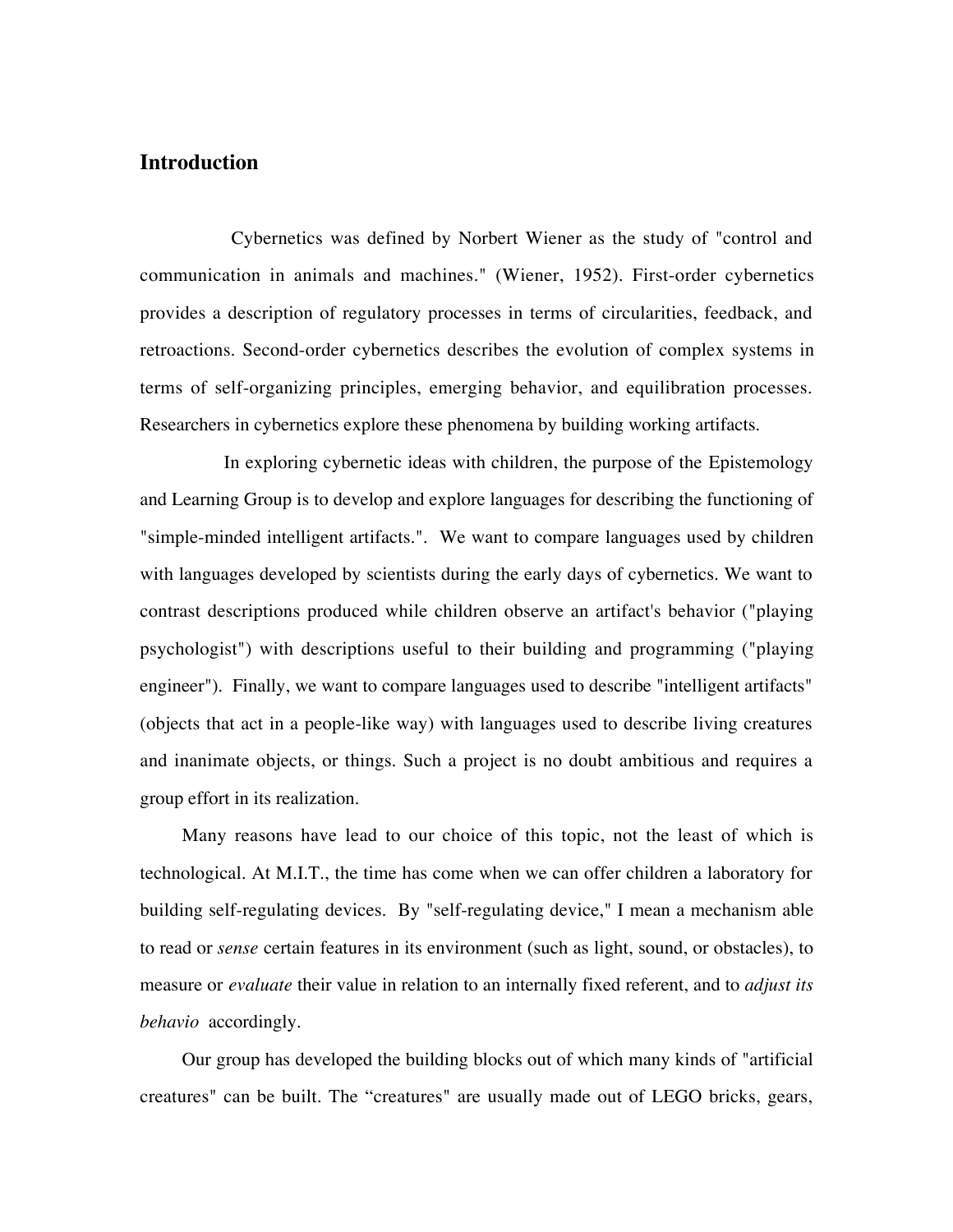motors, and sensors, and controlled by a special version of the Logo programming language. Students in the Epistemology and Learning Group have created a variety of simple-minded sensori-motor artifacts, capable of all sorts of goal-seeking and regulatory behaviors, such as sensing light, avoiding obstacles, and responding to sound. More recently, Fred Martin and others have designed a set of "electronic bricks" that can be wired directly onto the creatures, allowing for their "autonomy" from the desktop computer. While Nira Farber and Fred Martin focus on the functioning of single "creatures" in interaction with their environment (first-order cybernetics), Mitchel Resnick is currently building a computer-based microworld for exploring the behavior of very large populations of such simple-minded creatures (second-order cybernetics).

The children we work with (mostly upper elementary and high-school students) are fluent enough in programming to design their own creatures (sometimes with the assistance of an adult). Under such circumstances, both experimenters and children find themselves in unusually rich terrain for exploring the functioning of artificial creatures. Not only can children *observe* the creatures' behavior as they are moving around in a natural or "social" environment (usually a box with obstacles, lights, sounds, as well as other creatures), but they can *influence* their behavior by acting upon their sensori imput. Even more important, they can *modify* their behavior *from within*, by reprogramming or rewiring them. In other words, children can switch roles from "playing engineer" to "playing psychologist"—from being the creatures' designer to being their external observer.

In this paper, I focus on a specific issue that attracted my attention as a developmental psychologist. I analyze how children gradually come to disentangle purpose and causation, or psychological and physical explanations, when describing the behaviors of simple-minded intelligent artifacts, as well as the behaviors of people and of things.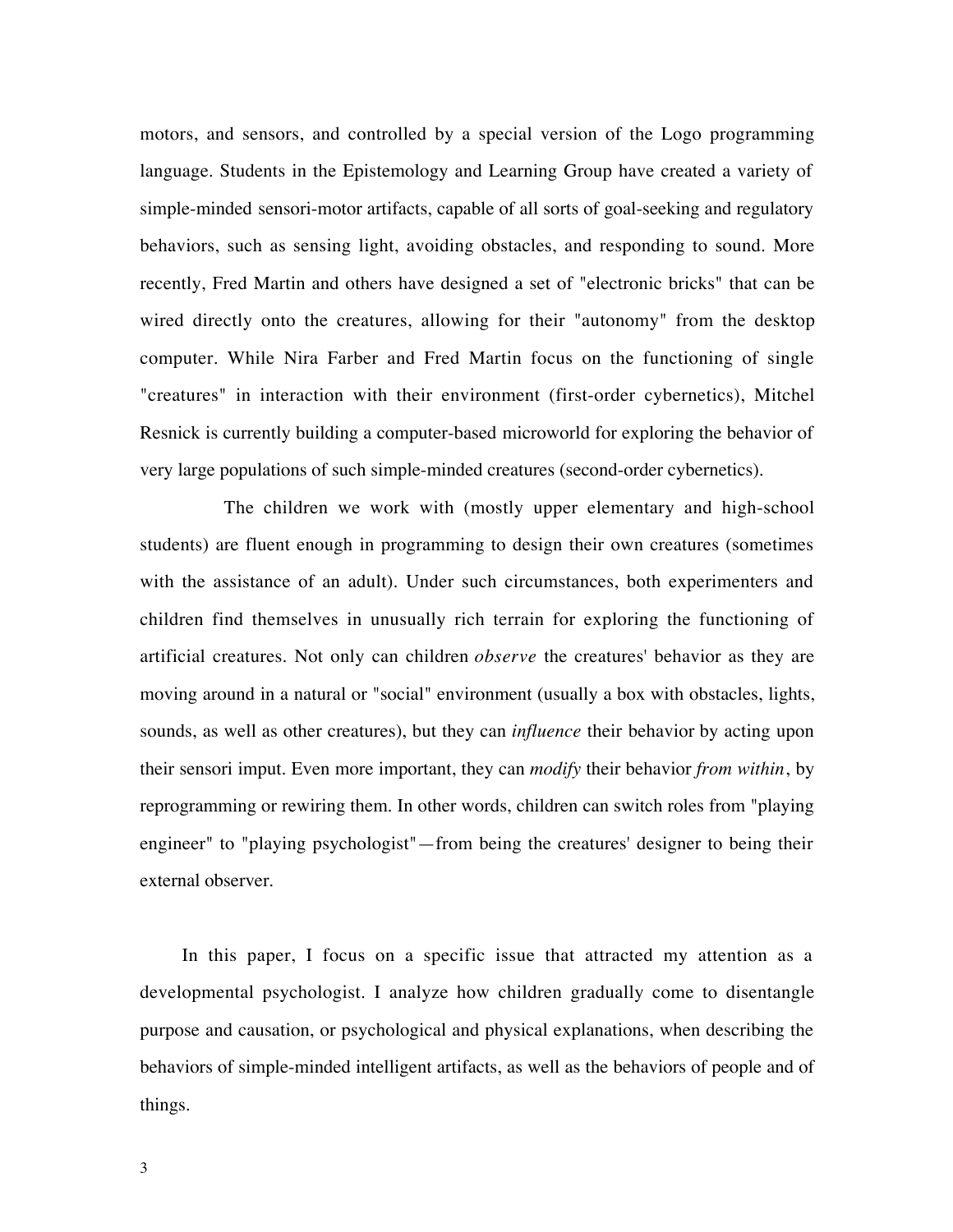Of particular interest to me are questions such as: Under which circumstances are children likely to favor psychological or physical explanations? When and how do children distinguish between the behavior of animate and inanimate creatures? How do children gradually integrate causality and animacy when describing the behavior of "intelligent artifacts," which have the peculiarity, as mentioned before, of being an *object* yet acting in a *person-like (or animal-like)* way?

A survey of other researchers' work, together with my own preliminary results, indicates that very early on, children actually construct a "synthesis" of these two kinds of explanations to make sense of the functioning of—and transactions among—all people, things, and artifacts. The main characteristic of this synthesis is the description of a transaction in terms of "who" impacts "whom" (and how), and "who" is impacted by "whom" (and how). Causal chains are, in other words understood in terms of how elements control one another's behavior, either through direct or mediated action (A *does* something to B, versus A *tells or signals* something to B).

Such a quest for "agency" requires that children animate the actors in a transaction. The "agency" model, I claim, forms the core of what will become a cybernetic view of the world. And, like cybernetics, it provides a conceptual framework for explaining behavior across the range of the living and the inanimate. The ability to animate objects is a crucial step toward the construction of cybernetic theories. It is by no means a mere sign of cognitive immaturity.

#### **Causality and Animacy among Cyberneticians**

We know from the history of cybernetics (and later, of AI and cognitive science) that as soon as the first intelligent artifacts were built, many fundamental concepts such as "self," "purpose," "intentionality," and "free will," needed to be reconsidered. The reason for this questioning is the profoundly ambiguous nature of these early "intelligent"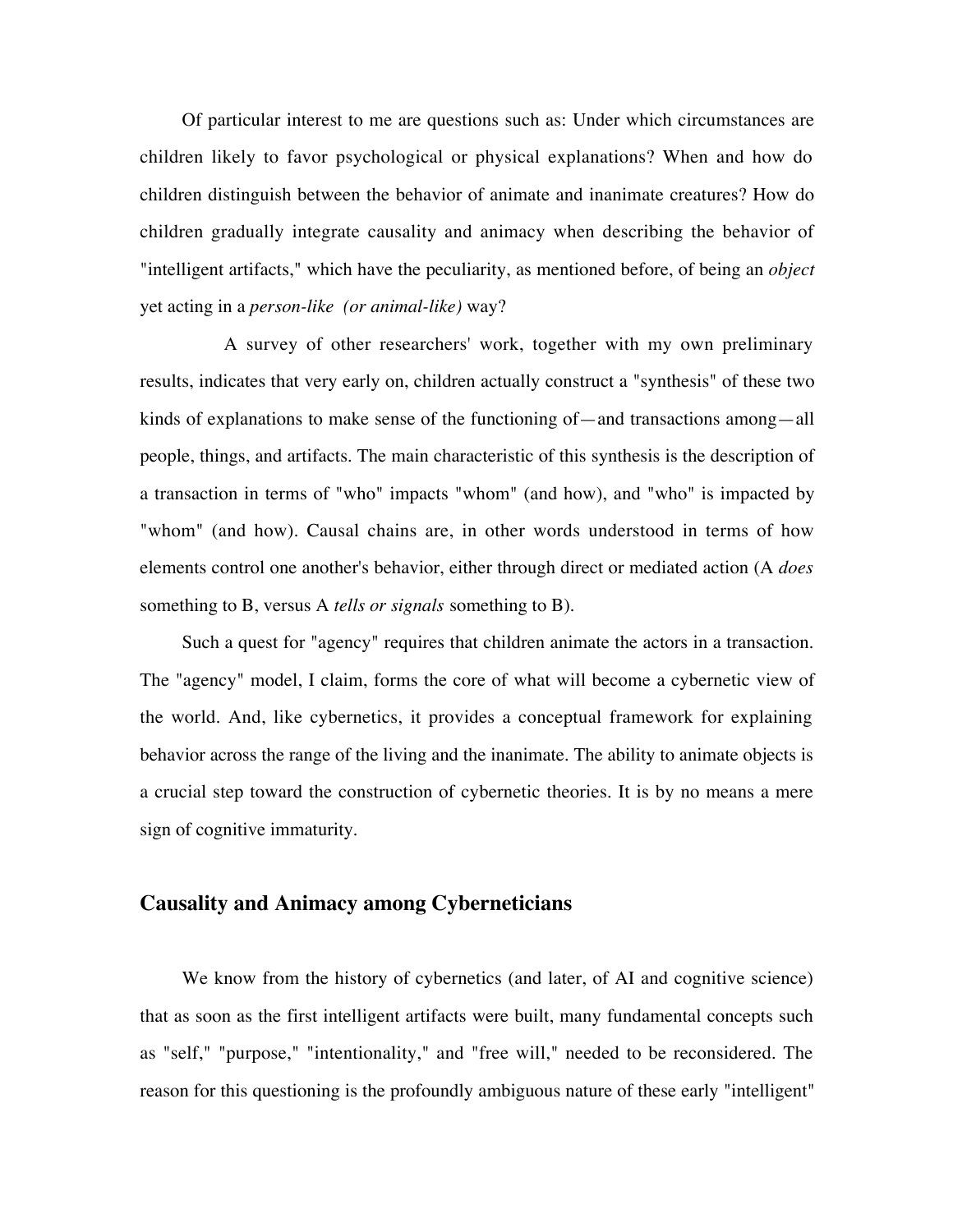artifacts. They are physical objects, yet they behave in a somewhat human-like fashion. Their dual nature led both their builders (engineers) and their observers (psychologists) to engage in heated debates about the nature of their "intelligence." Could they be called intelligent (in the first place)? And if so, how could one best describe their intelligence?

The Macy Conferences provide the richest existing trace of the spirit in which these early discussions evolved (In H.Von Foerster, (Ed.) 1949-1952). In studying the Macy Conferences, we noticed time and again that engineers and psychologists quite consistently picked different sets of concepts for describing the functioning of selfregulating devices. More recent debates within the fields of AI and cognitive science seem to confirm the polarities already observed during the Macy Conferences (Boden, 1978; Dennett, 1987; Minsky, 1986). The story goes as follows:

Through actually building intelligent systems out of unintelligent parts, engineers make it clear that goal oriented-ness (or knowing how to reach a goal) by no means requires the system's awareness (its knowing that it knows how to...), or intentionality (its deciding to...), or free will (if willing, it could...). Engineers usually insist that no vital principle needs to transcend, or live independently, from a material substrate. To them, if mind might well emerge from matter, the building of a mind—out of matter—does not require the use of higher-order concepts such as purpose and intentionality. Such concepts are not operational or useful in the work of engineers.

In contrast, most psychologists (as well as educators) study behavior *as it becomes meaningful to—and controllable by—a subject*. And not surprisingly, since it is their job to help people use whatever reflecting capabilities they have (self-awareness) as a means of monitoring their own behavior. To the psychologist, the concept of "subject" is a useful construct, and so are the concepts of "purpose" and "intentionality." Their role is to capture at a glance what seems so specific to human cognition—namely, the ability to act upon its own activity as if it were a "subject" of inquiry, to evoke objects that are not physically present, to act (mentally or actually) upon objects (real or symbolic) , and to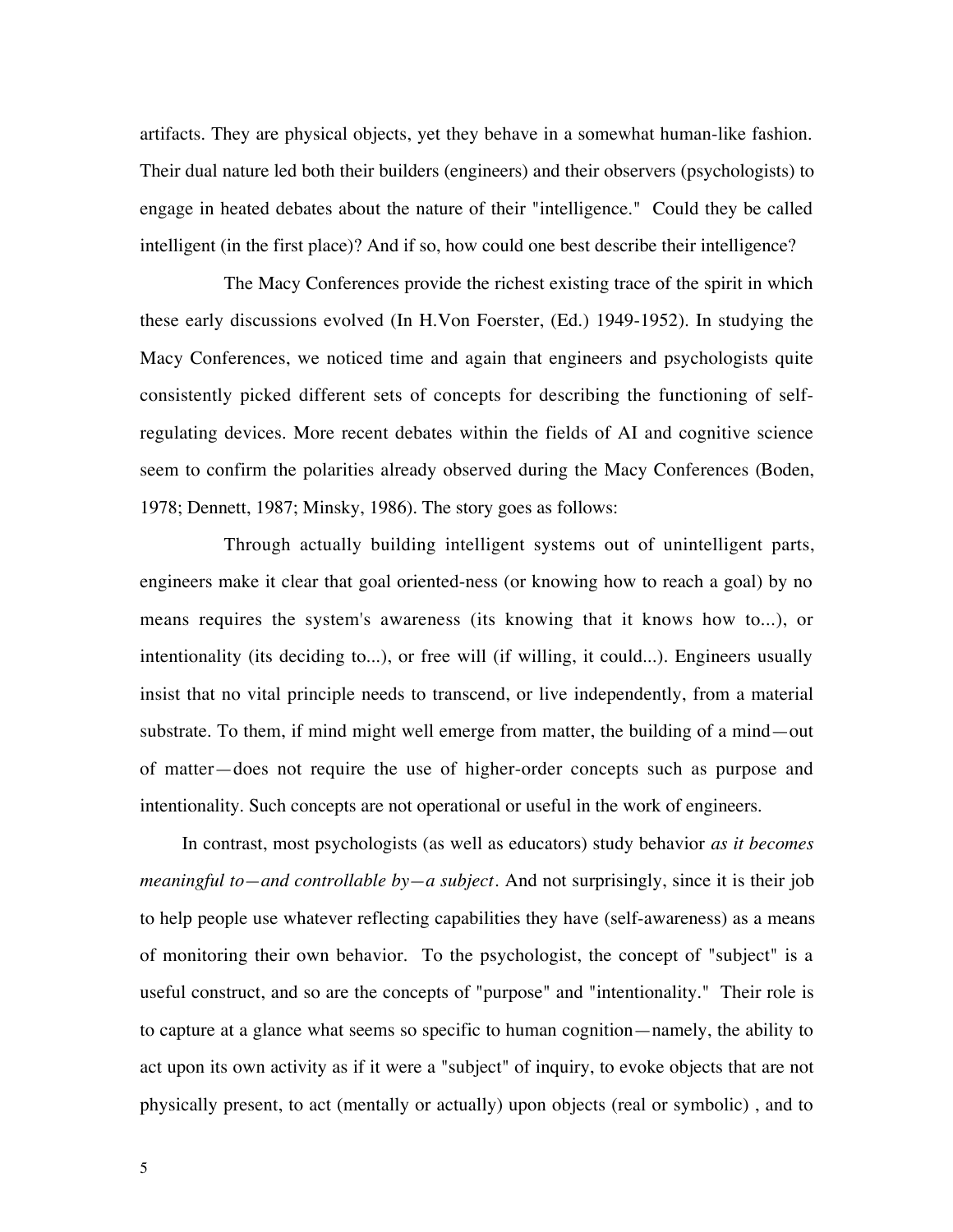choose the most appropriate among a set of possibilities to achieve a goal. Even Piaget, whose interest as a structuralist was in studying "what people *know how to do"* rather than on "what they *think they know how to do* " (Piaget's own words) spent many years of his life trying to understand how babies gradually outgrow early reflex activity and become able to initiate, adjust, and inhibit action at their own will (Ackermann, 1990). In the enormous progress achieved during the first two years of their lives (the sensorimotor period), babies no doubt move from being entirely driven by many uncontrollable needs, to partially monitoring their drives through self-correcting activities (circular reactions) and later, through reflection (reflective abstraction). This transition from *reflex* to *reflective* activities, or from response to command, needs to somehow be captured by the cognitive psychologist.

#### **Causality and Animacy in Children**

Developmental psychologists generally assume that cognitive growth starts with an initial state of in-differentiation between a subject and her environment (or of a dualism between the self and the outside world), and that it moves progressively toward a state of greater differentiation. The subject is thus enabled to perceive and describe the world (things and others) as being separate from herself. If such a view is generally accepted, the following two questions nevertheless remain:

1) Is this process of differentiation is different when dealing with things and with people (or with inanimate and animate objects)?

 2) Is this process is as smoothly incremental and as universal as developmental psychologists generally assume?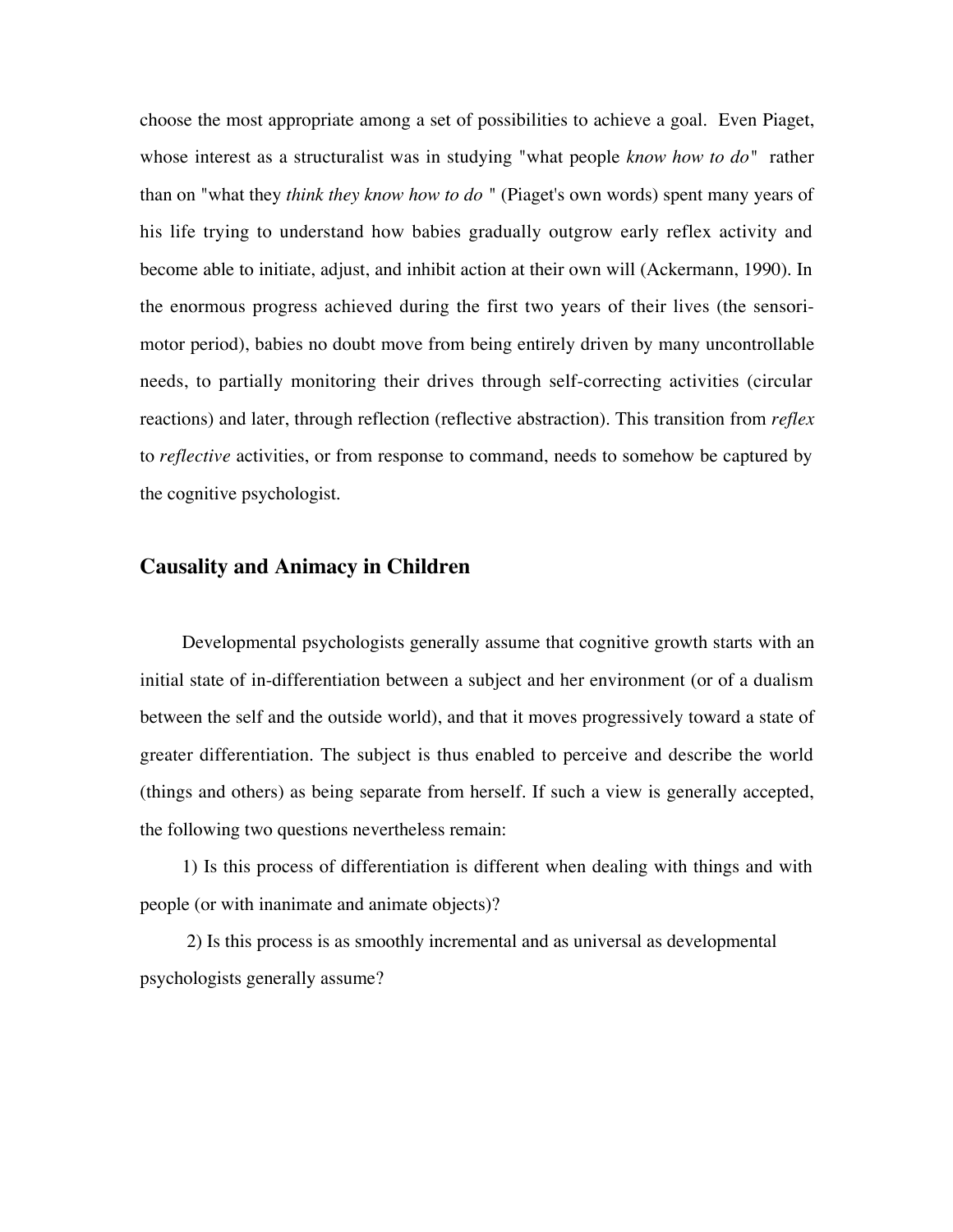People's ability to progressively disentangle purpose and causality gains to be situated within this broader developmental framework. Research in this domain leads to a somewhat contradictory picture.

On one hand, psychologists like Michotte (1963), Leslie (1979-1984) Heider & Simmel (1944), and Steward (1982) suggest that one of the primary distinctions that people make in understanding and dealing with the world is between things they react to as social objects (people-like), and things that they react to as non-social (things-like.) Very roughly speaking, social objects—or people-like things—are assumed to be active agents, capable of initiating behavior from within and of directing, inhibiting, and modifying their behavior after an analysis of its effects or consequences. In other words, social objects are perceived as having some *controlling intelligence* that helps them to monitor their activity. In constrast, non-social objects—or things—are assumed to be passive receivers, or recipients of others' actions. The action of a thing is non-intentional and not initiated from within. Instead it is driven by external forces, which act upon it. *Actions happen to them, rather than them causing actions to happen.* This group of researchers claims that people recognize quickly, and at a young age, the difference between the functioning of social and non-social objects, and that people then regulate their behavior accordingly. These researchers consider that people usually describe social objects in psychological terms, and non-social objects in mechanical-causal terms.

On the other hand, we know from research by Piaget (1975), Carey (1985), DiSessa (1982, 1988), Inagaki & Hatano (1987), and Turkle (1984) that young children do not, most of the time, distinguish mind from matter, or psychological from physical reality. And consequently, many things, such as moving objects, appear to them as endowed with both material properties and with will. To use Piaget's words:

In early stages of their development, children do not draw limits between themselves and the external world. This leads us to expect that children will regard as living and conscious a large number of objects which are, for us, inanimate (Piaget, 19XX, p. 77).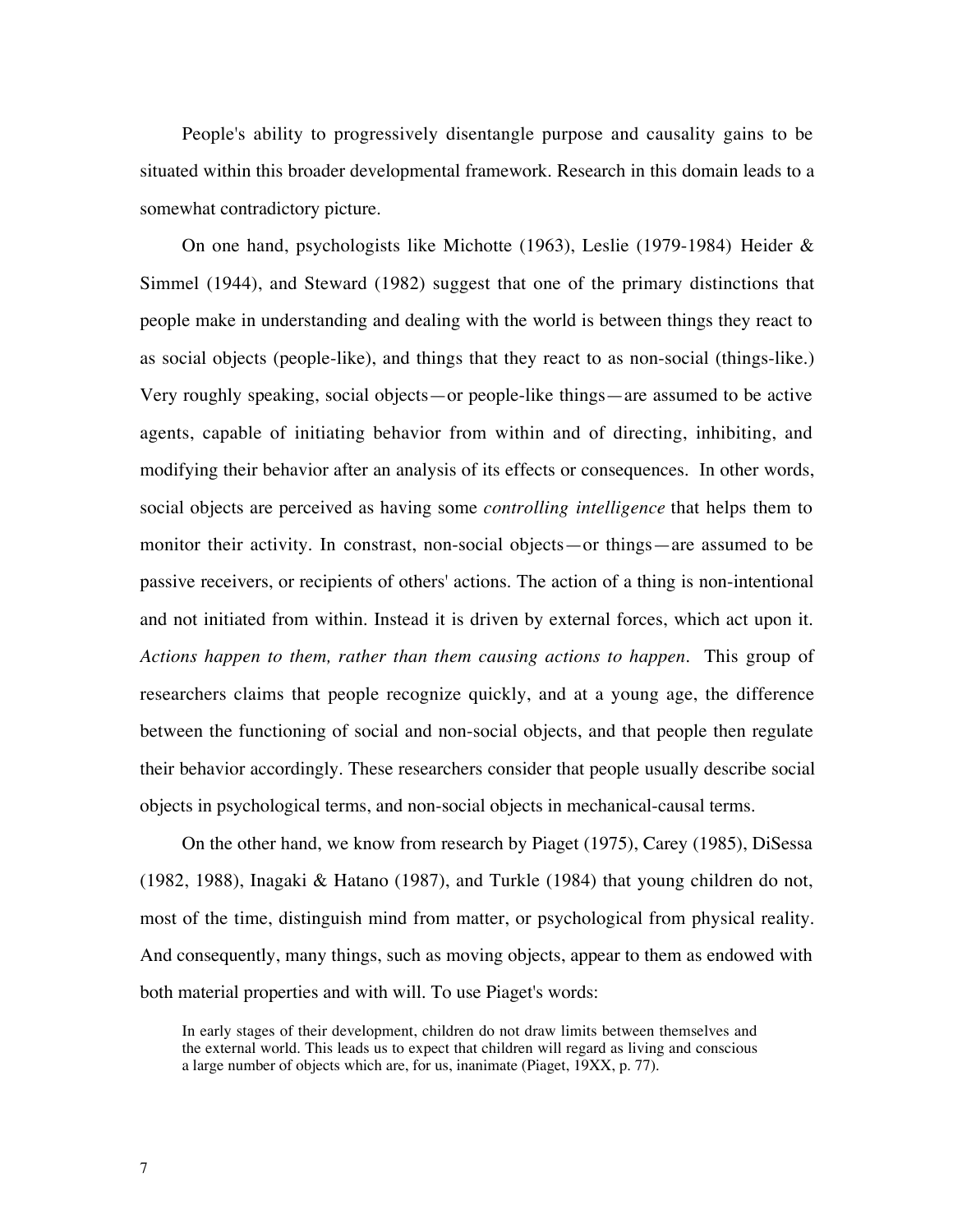Actions such as movements of an inanimate object are often seen as a result of a conscious effort. And if an agent *knows how* to do something, young children assume that it also *knows that it knows how* to do something.

#### **Causality and Animacy: Existing Research**

In the face of such apparently contradictory results, it is useful to look more closely into the existing body of research, in an attempt to develop an explanation for the apparent disparities. Such a preliminary survey is a necessary prerequisite to analyzing our own data. It has actually provided me with a model, or rather with a lens, through which I could make sense of the children's attempts to disentangle the concepts of animacy and causality.

"There is a celebrated monograph, little known outside academic psychology, written a generation ago by the Belgian student of perception Baron Michotte. By cinematic means (shapes moving on a screen) he demonstrated that when objects move with respect to one another, within highly limited constraints, we see causality" (Bruner, 1986, p.17).

Let me briefly describe Michotte's experiment on the perception of causality:

• In a first situation (1), a shape A moves toward a shape B, makes contact with B (hits it), stops, and then B moves away. All subjects immediately describe shape A as launching shape B.

• In a second situation (2), the action begins in the same way. Yet after A contacts B, both shapes continue in the same direction. In this case, shape A is described as dragging the other.

• If, as in the third situation (3), the time span increases between the moment when A hits B and the departure of B, people tend to split the episode into two parts: B is no longer seen as responding to the action of A, but is described as initiating its own movement.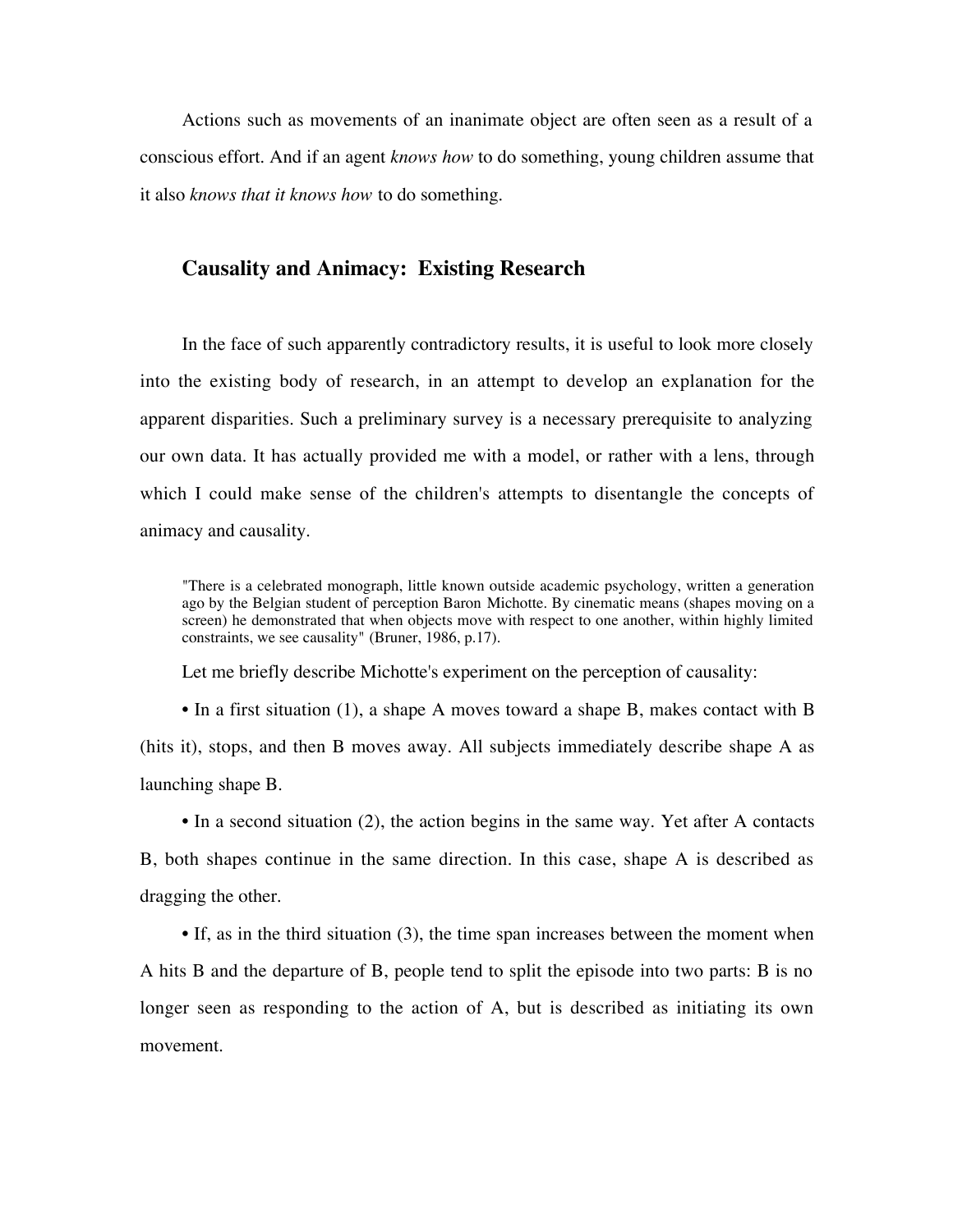Michotte's experiment was initially designed for adults. It has since been replicated with young children (Piaget & Lambercier, 1958) and with infants (Leslie, 1979, 1984). Leslie was interested in the origins of such perception of causality in very early childhood. His experimental procedure consisted of measuring signs of surprise in sixmonths-old infant. Leslie showed infants a sequence of cinematic episodes that we, as adults, see as being caused. He then interspersed one non-causal episode (sequences showing action at distance), and the infants, he claims, showed startled surprise.

Yet another variation of Michotte's experiments, imagined by Fritz Heider and Marianne Simmel (1944), was to use a "bare" animated film to demonstrate the immediacy of "perceived intention." They presented adults with a scenario made out of a small moving triangle, a large moving circle, and a box-like empty rectangle. All the shapes moved in and around the empty box. Observers unanimously described the movements as a series of animate moves with clear social intent, like chase, fight, protection, attack, etc. According to Bruner, the scene was usually perceived by adults as two friends being purchased by a large bully-type of creature, who, upon being thwarted, broke up the house in which he had tried to find them. All the scenarios produced instances of social causation.

Finally, Judith Steward brought Michotte's experiment a step further, by showing that very specific properties of movement systematically trigger intentional rather than causal interpretations. In an experiment called "Object motion and perception of animacy," Steward presented adults with 35 displays programmed on an Apple II computer. The displays showed moving dots in a variety of situations.

Either the source of a dot's movement is unknown (a dot just starts) or it is triggered by something else. In some cases, the dots move together in a straight line. In other cases, they don't. One dot might overtake another through sudden acceleration, or it might decelerate and stop. Dots might change the course of their trajectory, and make detours around obstacles. Steward has varied the spatiotemporal constraints of "blob" movements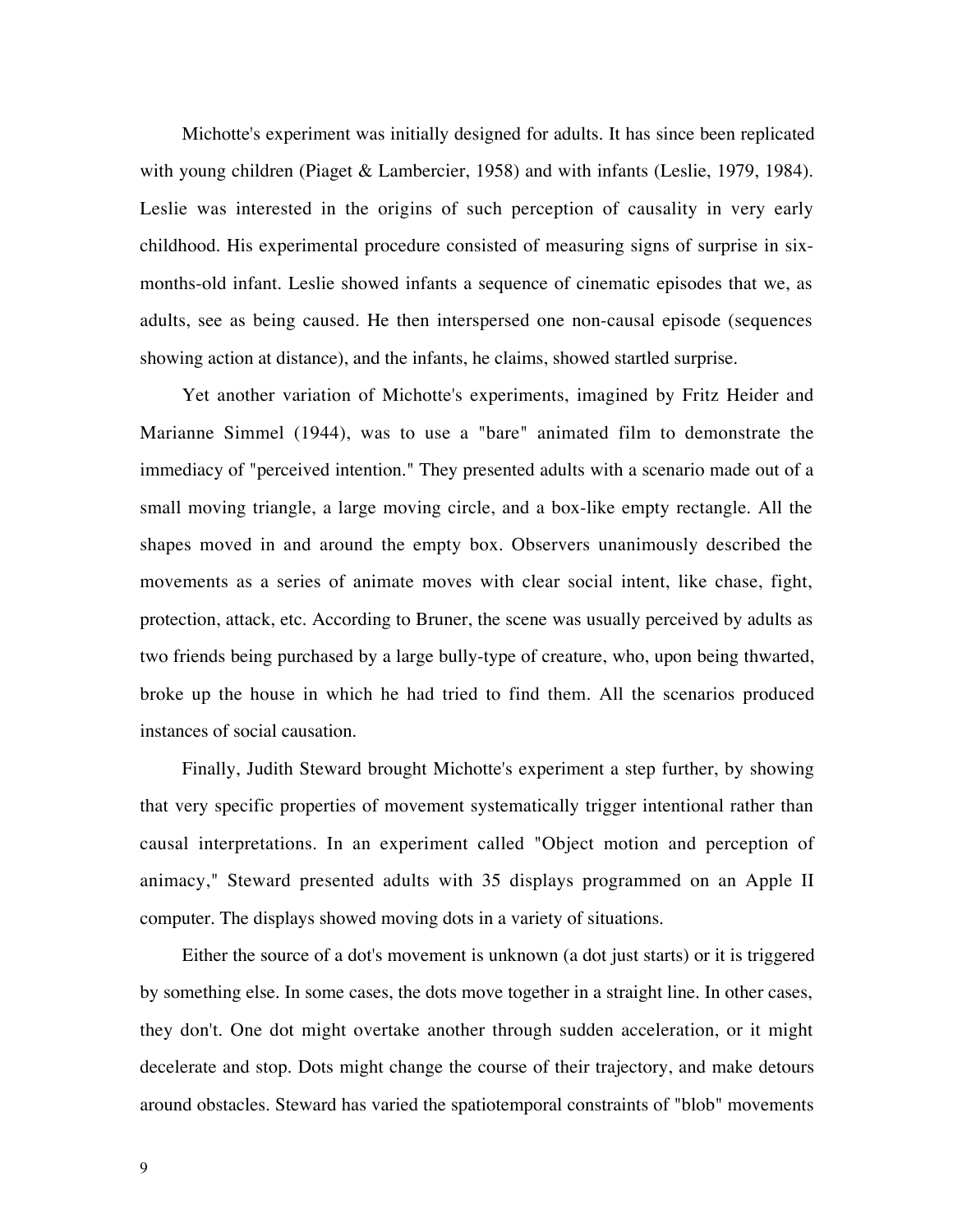in such a way as to produce apparent "animacy" or "causality." Her question to the subject was very simple: "I have done a series of simulations of movements of objects and creatures. I will show them to you one by one, and you tell me if you think they are objects, creatures, or whether you cannot tell."

Steward shows that subjects plainly see goal-seeking persistence when dots initiate behavior, when they overcome obstacles, and when they accelerate and change the course of their trajectories. Inanimate objects, in contrast, are supposed to conserve their heading, their direction, and their speed. If they do not conserve their speed, inanimate objects can only decelerate (or die out).

Note that with the exception of Leslie, this first group of researchers essentially studied adults. Their findings are nonetheless widely used to show that people recognize quickly, and at a young age, the difference between the functioning of social and nonsocial objects, and that people then regulate their behavior accordingly (Bruner, 1986).

Research by Piaget, Carey, DiSessa, and Iganaki & Hatano, on the other hand, shows that purpose and causation are not always as clearly distinguished as suggested by the first group of researchers. Young children, as well as adults, tend to personify objects and, at times, to objectify persons. In Piaget's study on animism, young children quite generally express the idea that objects, such as a stone or a piece of wood, cannot be hit or broken without feeling the impact. In a similar way, a watch cannot give the time without knowing that it does so; and a boat cannot carry people without making an effort and, of course, feeling that it is making an effort.

A more careful reading of children's protocols however shows that their analysis of the circumstances under which an object is likely to feel an impact is extremely subtle. My favorite example comes from Ali, age eight and a half. The experimenter asks Ali whether he thinks that a cloud could feel things —like, for example, a sting. The child answers that, of course, a cloud cannot not feel a sting. How could it since it is only air? Later in the interview, however, Ali comes back and mentions that clouds actually do feel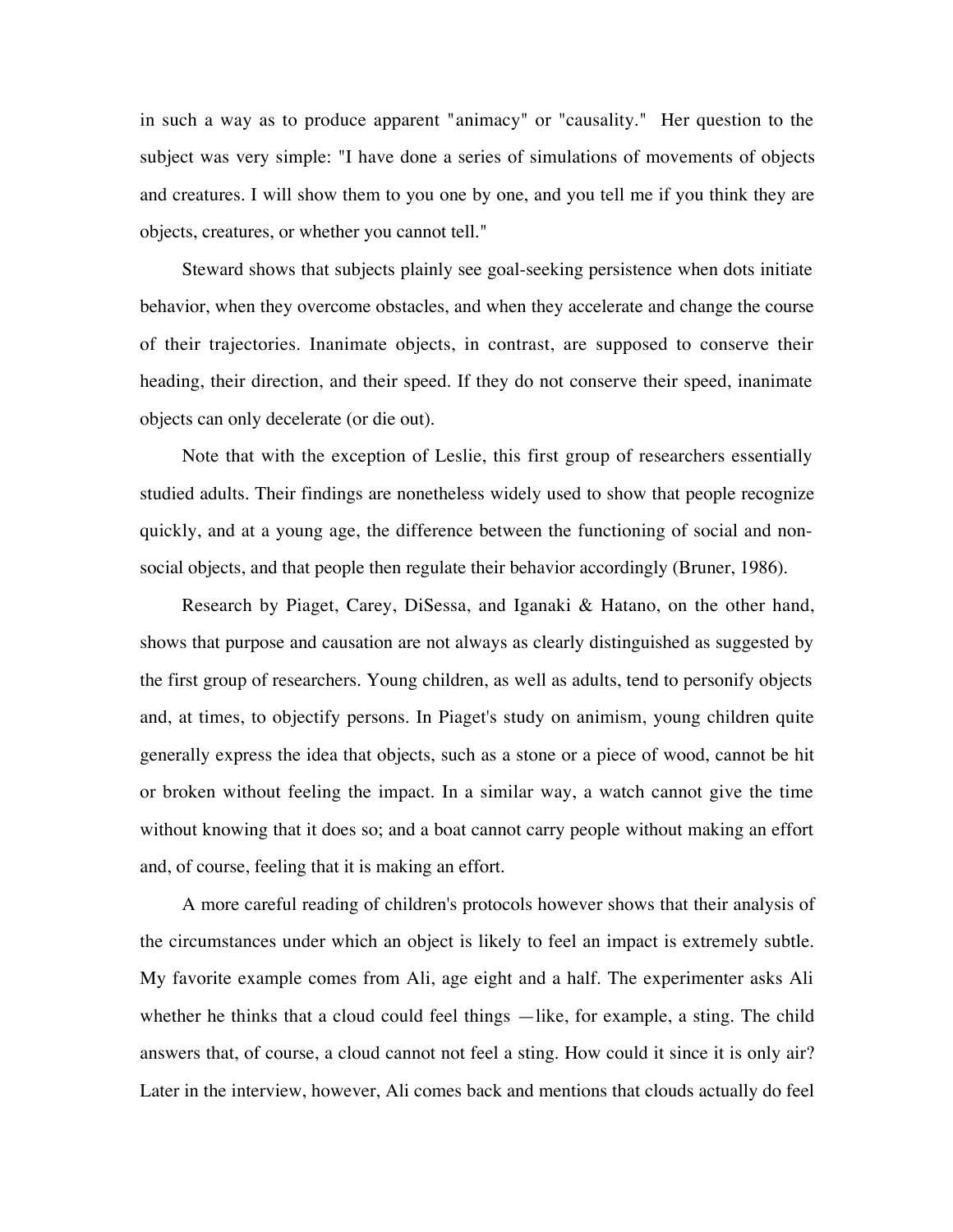wind and warmth, since it is both wind and warmth that drives them. Another child, around the same age, thinks that a wall cannot feel anything ("because it is strong!"). It is only when someone hits it really hard and knocks it down that it feels something ("because THAT would break it"). The point here is that if children may well be animistic, they are so in an extremely selective fashion. The interaction between elements needs to make sense, and moreover, the personification of an element needs to respect and possibly explain physical laws or psychological principles (Hatano & Iganaki, In preparation).

What does this apparently conflicting body of research tell us about children's ability to disentangle purpose and causation?

First, it reminds us that intentions do indeed constitute a fundamental and quite primitive category with which personal experience and transactions between objects (alive or not) are organized. Young children tend to view physically caused events as being psychologically intended. This does not imply that children simply project humanlike properties to all physical or biological "agents" indifferently. By "agent" I mean an element (alive or not) that is currently acting upon another element during a transaction. Children introduce increasingly subtle distinctions between specific situations. They attribute more or less control (will) depending on whether they see an "agent" as being omnipotent—and omniscient— and also, on whether they perceive the limits of their own ability to impose their will over people and things (Iganaki & Hatano, 1987).

The examined body of research, moreover, helps us identify specific properties of an "agent's" behavior which trigger purposive rather than causal explanations (Michotte, 1963; Steward, 1982). If a "blob" initiates a movement by itself, if it "knows" how to change direction or speed along its way, and/or if it "insists" on a goal-seeking motion, both children and adults tend to "animate" it, or to describe it in psychological terms. They give it a soul (anima),or a brain, to account for the self-regulatory aspect of its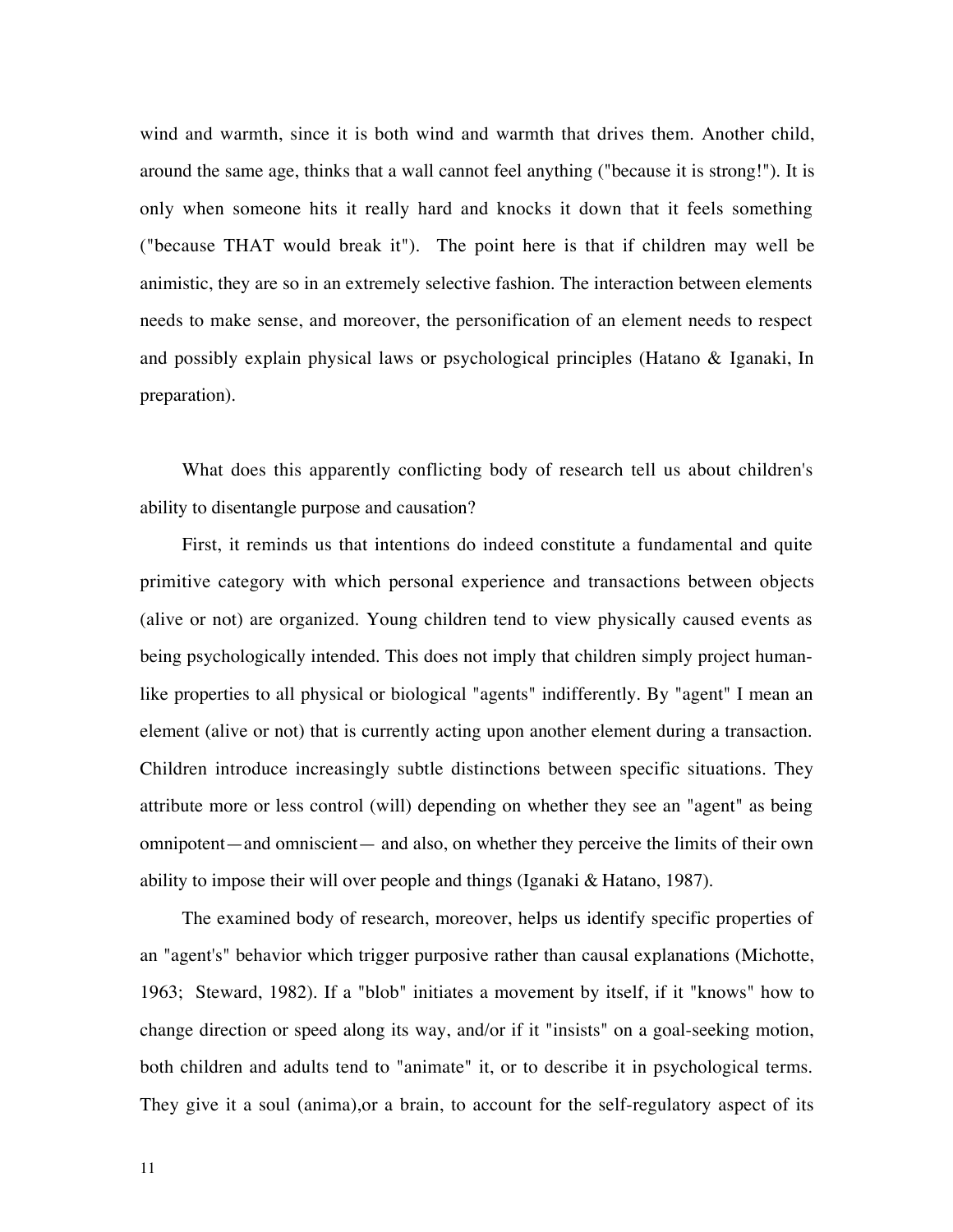behavior. On the other hand, if a "blob" initiates movement and changes direction or speed under the impact of another "blob," both children and adults tend to "objectify" it. One could say that such a "blob" has no inner locus of control, and thus no "anima."

However, our own pilot studies—as well as a closer look into children's responses to Michotte's and Heider & Simmel's experiments—indicate that causality and animacy are not always as clearly differentiated (as suggested by Michotte and others). In a recent doctoral thesis, Thommen (1990) studied children's perception of "intentional causality" (her words), when presented with Heider and Simmel's animated film. Her analysis shows that children, between age three to twelve, progressively refine their distinctions between purpose and causation when describing the scenario (See also Gilliéron & Thommen, 1987)

Moreover, in analyzing the exact terms used by young subjects in Michotte's experiment (Piaget & Lambercier, 1958), and in asking them to be explicit about the prerequisits and consequences of each "blob"'s activity, we see that children certainly "mingle" intentions and causes, yet in a very consistent way. They animate or dis-animate agents as they focus on particular aspects of their activity.

# **The Agency Model of Transactions: A Step toward a Theory of Control**

Children's explanations of mechanical-causal realities, as well as of biological and psychological realities, are remarkably consistent across the range. They are best captured by what I call an "agency model of transactions." Such a model becomes progressively refined during ontogeny. It varies across situations, and evolves as a transaction occurs. The story goes as follows: Imagine an "agent" A (alive or not alive) acting upon a "recipient "B, either by directly *doing* something to B (impacting it) or by *telling* it something (giving it a command). If the child does not know—or pay attention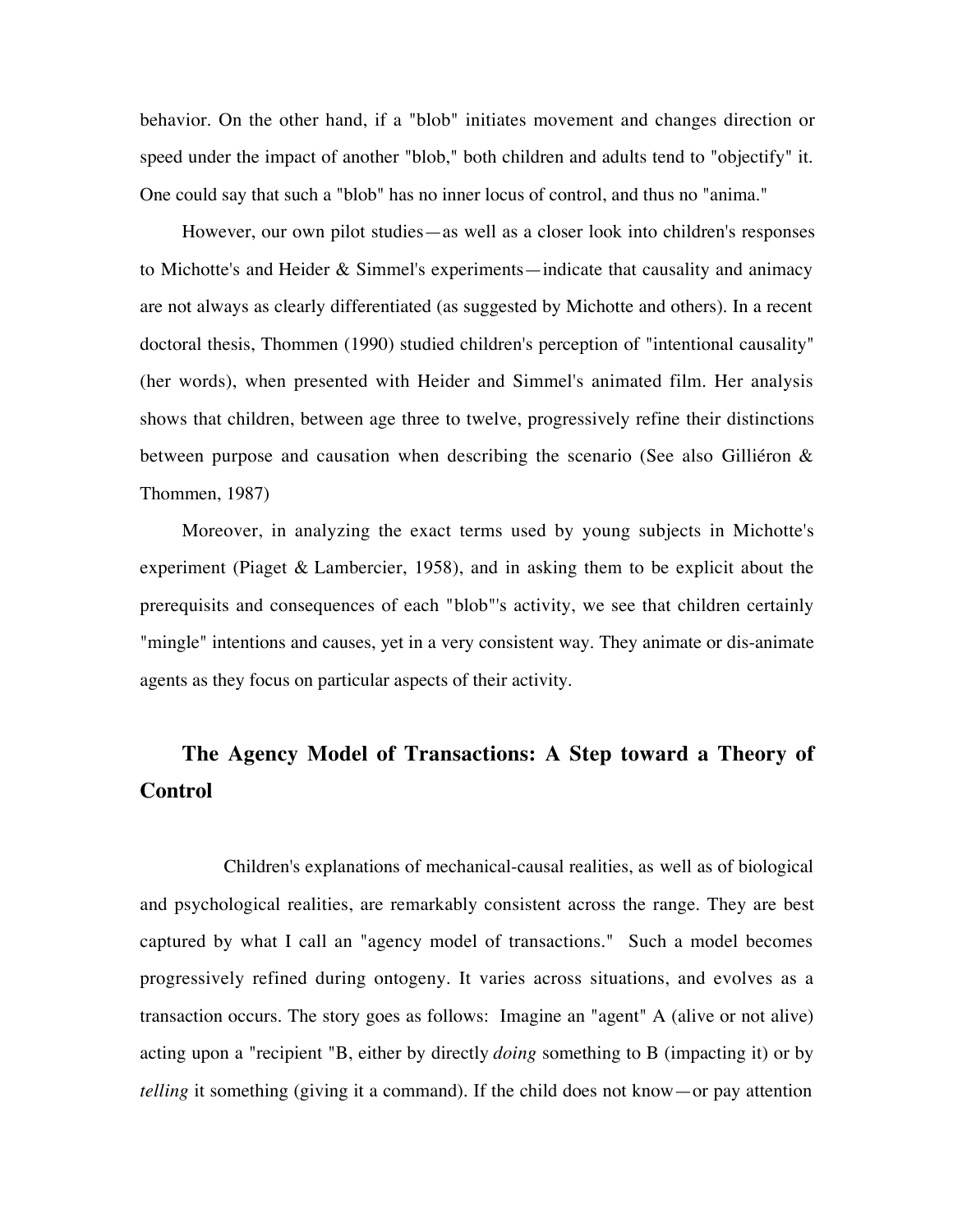to—what has triggered "A's" behavior in the first place, then A tends to be seen as an active agent initiating behavior "at its own will". And usually, as A becomes animated, B gets objectified. Now as soon as you ask children to think about the consequences of A's behavior, they turn their attention to the recipient B, and begin to envisage its ability to respond. My claim is that as soon as this shift of attention takes place, young children actually "animate" B. Instead of being a simple recipient, B thus turns into an "agent." The child focuses on *its* feelings and *its* ability to act, or react, and by doing so, dismisses B's initial object-like passivity. Once focused, B gains life and autonomy. It can now feel an impact, bounce off, hit other elements, and hit back.

Note that it is only insofar as B is able to react to A that A's action can be described as a signal. In effect, how could a signal "flow" from A to B, if A's action (physical impact or command) did not affect B's behavior somehow? If B "acts forward" (impacting a third element C), we—researchers—usually describe the event as a linear "causal" chain. If instead B "acts back" on A, modifying its behavior, we think of the event as circular causality, or feedback. In both cases, the actors at play (alive or not alive, agents or recipients) can be said to *control each other's behavior.* They do so either via a physical impact (A *does* something to B) or via instructions (A *tells* something to B). In the first case, we—researchers—tend to describe the transaction as a case of physical or mechanical causality. In the second case, we talk about information or signal processing. Unlike adult researchers, young children do not seem to distinguish between mechanical causality and signal processing. Instead, they consistently animate agents under scrutiny. And since recipients (who were previously objectified) can themselves become "alive", children are able to view a transaction from a different perspective. They learn to describe how different elements (actors) affect or *control* one another's elements' behavior. Whether these actors are alive or not alive, or whether they act—and affect a recipient's behavior—by actually "pushing" it (physical impact) or by sending it a message (information) seems less relevant. The "agency" model, on the other hand,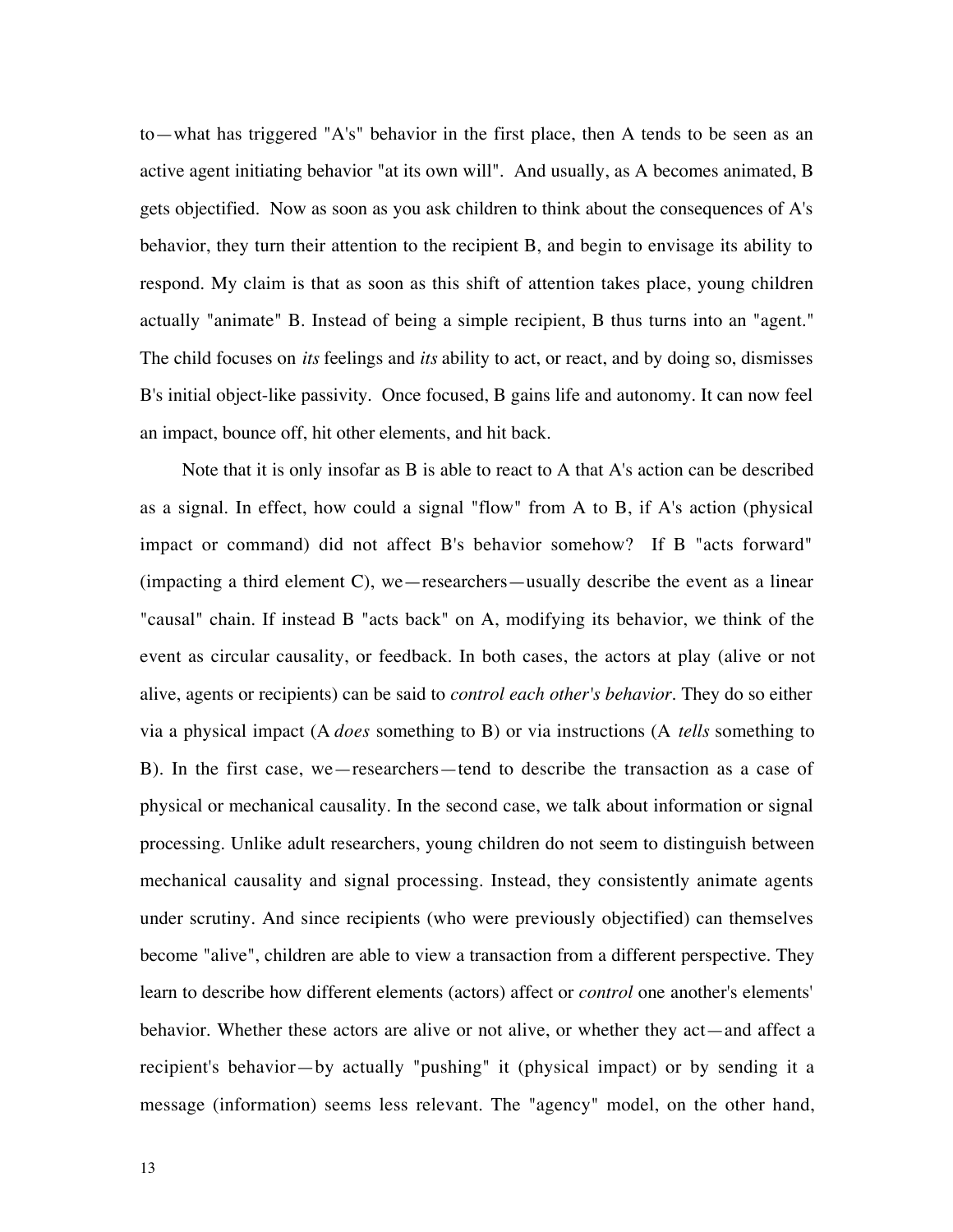facilitates the distinction between linear and circular causality. Such a distinction becomes possible as soon as the child understands that a given agent (B) could both *act forward* by impacting a third element (C), and *act backward* by reacting to a first element (A).

Many questions can be asked based upon the agency model of transactions. To name but a few: What triggered an agent's behavior? Does an agent recognize the consequence(s) of its own activity? If it does, can it modify its behavior accordingly? can a a recipient be sensitive to an agent's impact? How and why will it respond? In answering these questions, children refine their descriptions of a transaction, while at the same time, unveiling how they articulate purpose and causation. Note that very often children set these questions for themselves without an adult's intervention.

The objective of my current research on children's development of cybernetics explanations is to probe the explanatory power of the agency model in a variety of settings. I use "agencies" as a framework for designing experiments, for generating questions and, above all, as a lens for interpreting children's spontaneous descriptions. My long detour into children's theories of human, and non-human, transactions was a prerequisit to studying their developing theories of minds (their own and other creatures' minds). When describing the functioning of simple-minded artificial creatures (interacting with their environments, or among themselves) children do, indeed, think in terms of agencies (of "who" is controlling "whom" or "what"). And agencies, I suggest, are an essential step toward a cybernetic view of the world.

### **Acknowledgments**

I thank Idit Harel, Mitchel Resnick, and Carol Strohecker for their help in writing this article. I am grateful to Bärbel Inhelder, Guy Cellérier, Andy DiSessa, Heinz von Foerster, Christiane Gillieron, Ernst von Glasersfeld, Seymour Papert, Jean Piaget, Marvin Minsky, Evelyne Thommen, and Mike Travers for their inspiration. Above all, I thank my colleagues at the Epistemology and Learning Group, my students, and my former colleagues from the F.P.S.E., in Geneva. I especially wish to thank the children whose creative and generous minds are a main motivator in all my work.